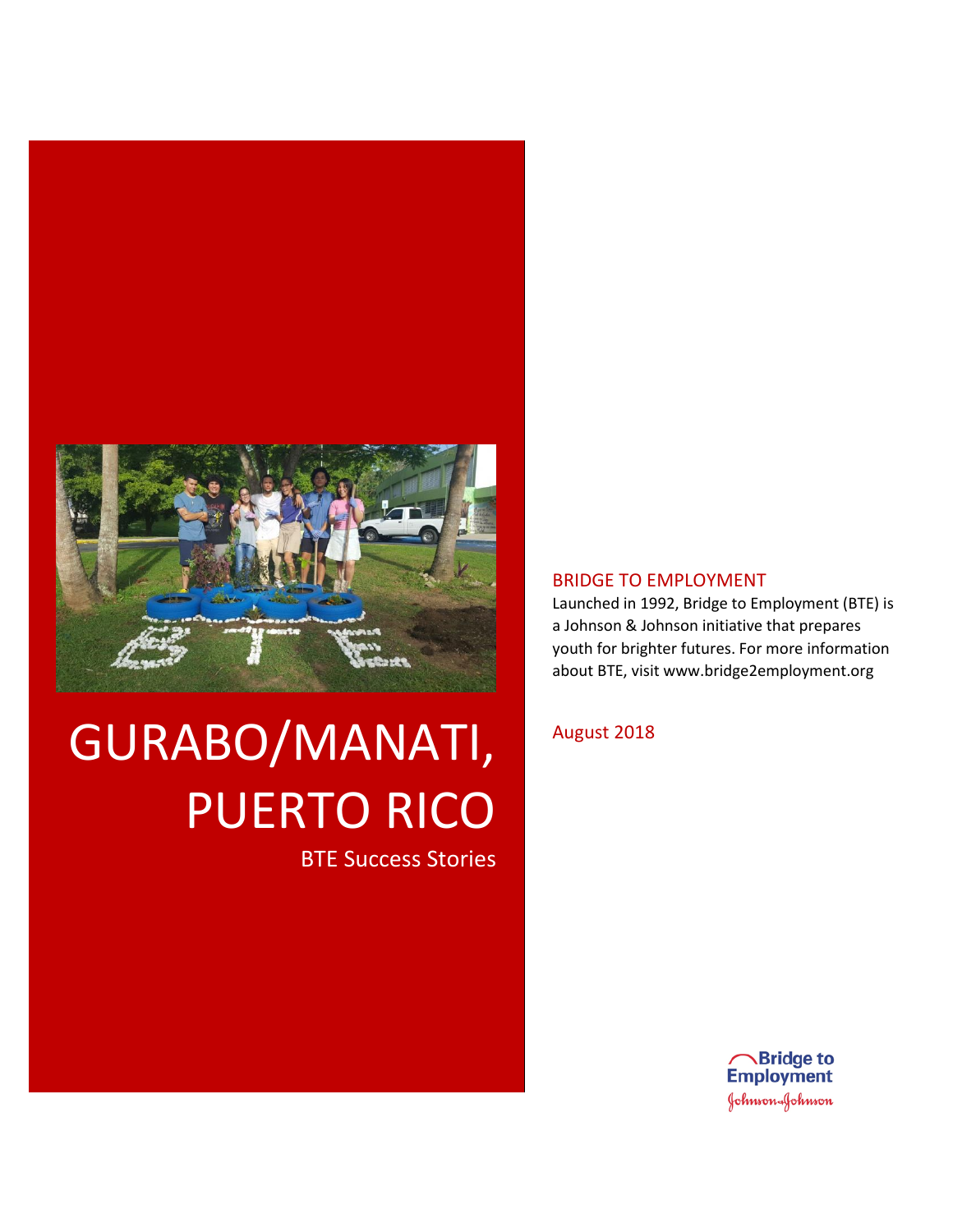## Why BTE?

The towns of Gurabo and Manatí, 60 kilometers apart on the island of Puerto Rico, share much in common despite their distance. Both were confronting high school graduation and bachelor's degree attainment rates that lagged well behind the mainland United States. Students in their high schools—Dra. Conchita Cuevas High School in Gurabo and Petra Corretjer de O'Neil High School in Manatí—lived in neighborhoods with poverty rates as high as 49 percent. Educators and parents in both communities wanted to see more young people graduate high school and enroll in higher education. And fortuitously, both communities host plants for the Johnson & Johnson local operating company Janssen.

Johnson & Johnson's BTE program aims to increase the number of students enrolling in higher education and pursuing careers in STEM<sup>2</sup>D (science, technology, engineering, math, manufacturing, and design) or health care fields. Johnson & Johnson local operating companies work with secondary and postsecondary schools and community organizations to design locally responsive BTE programs. Each program features academic enrichment, career readiness and exploration activities, and higher education preparation.

ASPIRA Inc. of Puerto Rico, a community-based organization that has served the Northeast region of the island for 45 years, joined BTE-Gurabo/Manatí as the site coordinator. BTE's objectives aligned well with the nonprofit's mission to "foster socioeconomic well-being and the enhancement of the quality of life in Puerto Rico, though education and leadership development in the individual, the family, and the community." Universidad de Puerto Rico joined as the site's higher education partner, and the Puerto Rico Department of Education Undersecretary for Academic Affairs committed to collaborate with the other BTE partners in outreach, data collection, and the BTE candidate screening process.

### BTE: Opportunities to Explore

BTE-Gurabo/Manatí set out to serve students who were making average grades. Together, representatives from the two high schools, ASPIRA, and Janssen formed the BTE student selection committee, but unlike many BTE sites, the selection team also included parents from each of the schools. Parents' sustained involvement from the outset reflected BTE-Gurabo/Manatí's commitment to engaging their

#### SITE PROFILE

# **Location**

Gurabo and Manatí, Puerto Rico, USA

**Grant Period** 2014–2017

**Sponsor** Janssen

**Coordinator** ASPIRA Inc. of Puerto Rico

#### **Community Partners**

Dra. Conchita Cuevas High **School** Petra Corretjer de O'Neil High School Universidad de Puerto Rico

**Volunteers** 50

**Students Directly Served** 52

**Completion Rate** 69%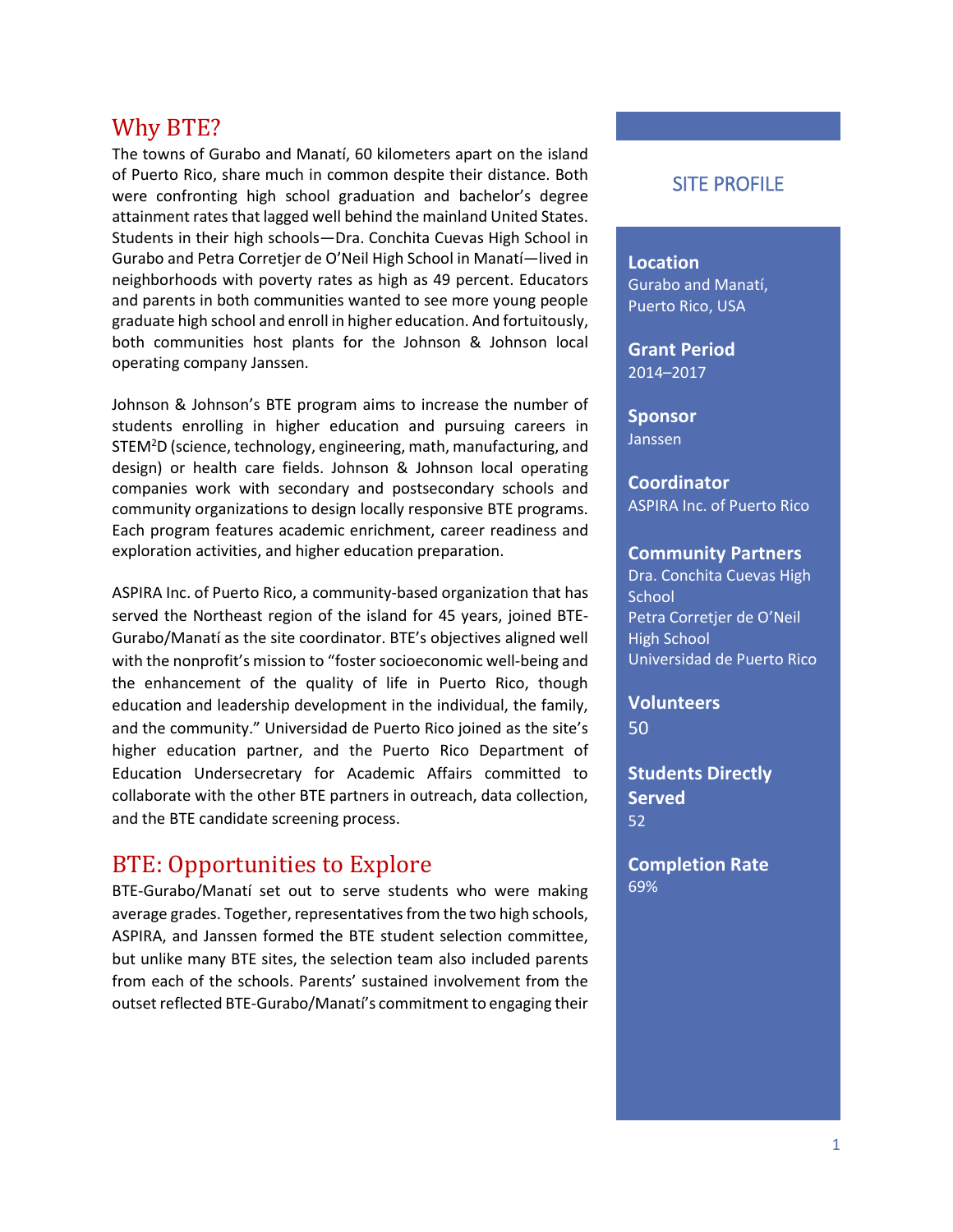communities. BTE-Gurabo/Manatí kicked off with 50 10th-grade students, 25 from each participating high school, in the fall of 2014.

To improve students' *academic achievement*, BTE-Gurabo/Manatí offered after-school academic tutoring in math, science, and English, taught by qualified teachers. The tutoring was a hit with BTE students. "I really like the tutoring because it's a daily thing," reflected one student. "I get to [the] library, see my teachers and classmates. They help me, and I help them." BTE also helped the students prepare for upcoming high-stakes exams like the College Board exam and the island-wide META-PR.

To help students *explore careers and develop professional skills*, BTE-Gurabo/Manatí hosted yearly visits to the Janssen facilities in Gurabo and in Manatí. Students took career inventoriesto help narrow down their interests. Late in year 2, students from both schools visited Janssen to take part in a live videoconference in which they could observe a surgery and ask questions of the surgeon.

Students were paired with Janssen mentors on the basis of their academic and career interests; students and mentors met regularly in small group and individual sessions to discuss students' higher education and career plans. Students took inspiration and motivation from these meetings, and the Johnson & Johnson employee volunteers took away lessons themselves from meeting with BTE students. "The program was beneficial to me personally," reflected one mentor, "in creating consciousness of the problems adolescents have in their lives."

To support students' *transition to higher education*, BTE-Gurabo/Manatí hosted visits to local higher education institutions, including multiple campuses of Universidad de Puerto Rico. Later in the BTE program, the partners helped students walk through applications for higher education and financial aid.

To continue momentum over summer breaks, BTE-Gurabo/Manatí provided educational enrichment activities during summers. In 2016, for example, BTE-Gurabo/Manatí had three enrichment programs available: a practical program at Janssen; a medical clinical internship, reserved for two successful applicants; and the Techno Student Challenge, held in conjunction with the international education conference Virtual Educa Puerto Rico 2016.

*"BTE has impacted me in various ways. It has helped me in my classes, in admission to the university, and in my confidence in myself and in my future."* -A BTE-Gurabo/Manatí student

*"My classmates not in BTE are always asking, 'Why do you get to do all this stuff?' I'm really happy and know I was blessed to have this opportunity."* -A BTE-Gurabo/Manatí student